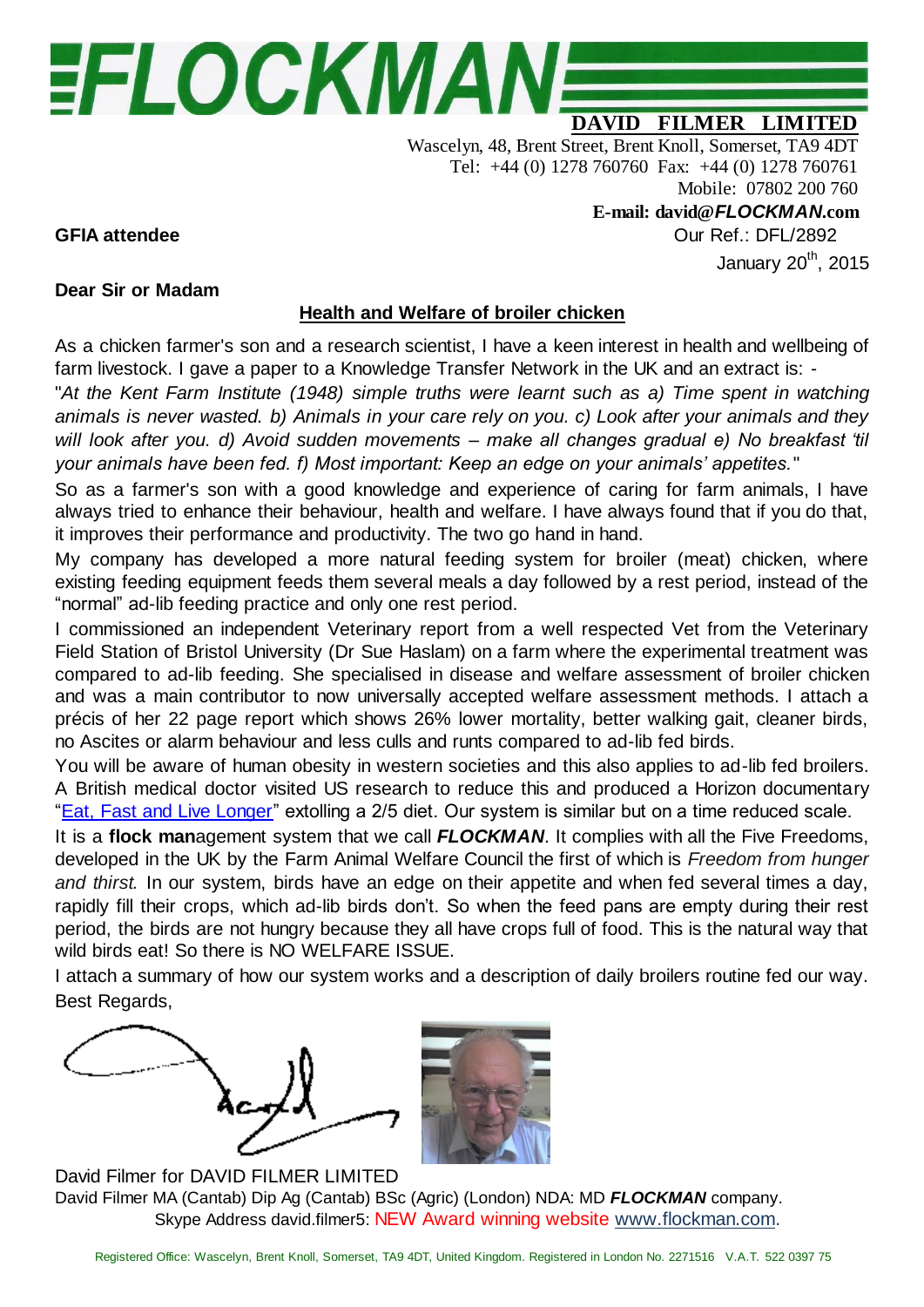#### A brief description of how *FLOCKMAN* works

*FLOCKMAN* is a control system that is retrofitted into large commercial chicken houses. It interfaces with existing lighting and feeding systems and controls when these are activated and deactivated.

For the last 60 years commercially reared meat chicken (broilers) have been fed ad-lib with feed available to them at all times. This is not the way birds feed in nature as, over millions of years, they have developed crops which serve as storage organs and as the first part of their digestive system. Wild birds fill their crops rapidly so as to avoid predation. But when birds are fed ad-lib, the crops become vestigial and no longer functional, so an important part of the birds' digestive system is lost.

*FLOCKMAN* feeds the birds several times a day, integrated with the same number of dark periods. This restores the crop's function and results in higher digestibility of the feed components, and better feed efficiency, with less feed required for the same liveweight. Because of there being more digestible protein available, extra lean meat is laid down by the bird which increases the quantity of valuable breast meat in the carcase. Higher protein digestibility means that less protein (nitrogen) is excreted leading to dryer litter with less ammonia and other noxious pollutants In addition, several rest periods during the day (the equivalent of the human powernap) has been found to improve the birds' immune defence system contributing to better health and less mortality. Whilst in the crop, lactobacillus proliferates which, by competitive exclusion, provides less space for harmful bacteria. The acid conditions also damage Salmonella and Campylobacter.

We know the chicks from different breeding stock perform differently, so our system gets feedback continually from the birds and feeds each individual flock of chicken according to its growth potential. It controls the quantity of feed fed to each flock according to this feedback and then disables the auger motors which fill up the feed pans. The feed pans then soon run out of feed and remain empty for 1-2 hours before the lights gradually dim down (that reduces stress on the birds). While the pans are empty, the birds still have feed in their crops so no welfare problems. However it prevents the greedy birds in the flock from overeating and becoming obese and like obese humans, obese birds are subject to heart attacks.

So there is a big reduction in heart attacks, which is beneficial to the welfare of the birds as well as the income of the broiler grower. The processing plant also benefits as obese birds deposit a lot of fat in their abdomen as well as their arteries. That fat is removed by the eviscerating equipment in the factory and discarded for human consumption. So the carcase yield is higher with *FLOCKMAN* fed birds. The extra breast meat as a proportion of the carcase is highly beneficial to the processor as this is the most highly valued.

Nine Field trials (2.2 million birds) have shown better welfare less mortality and payback in less than 6 months.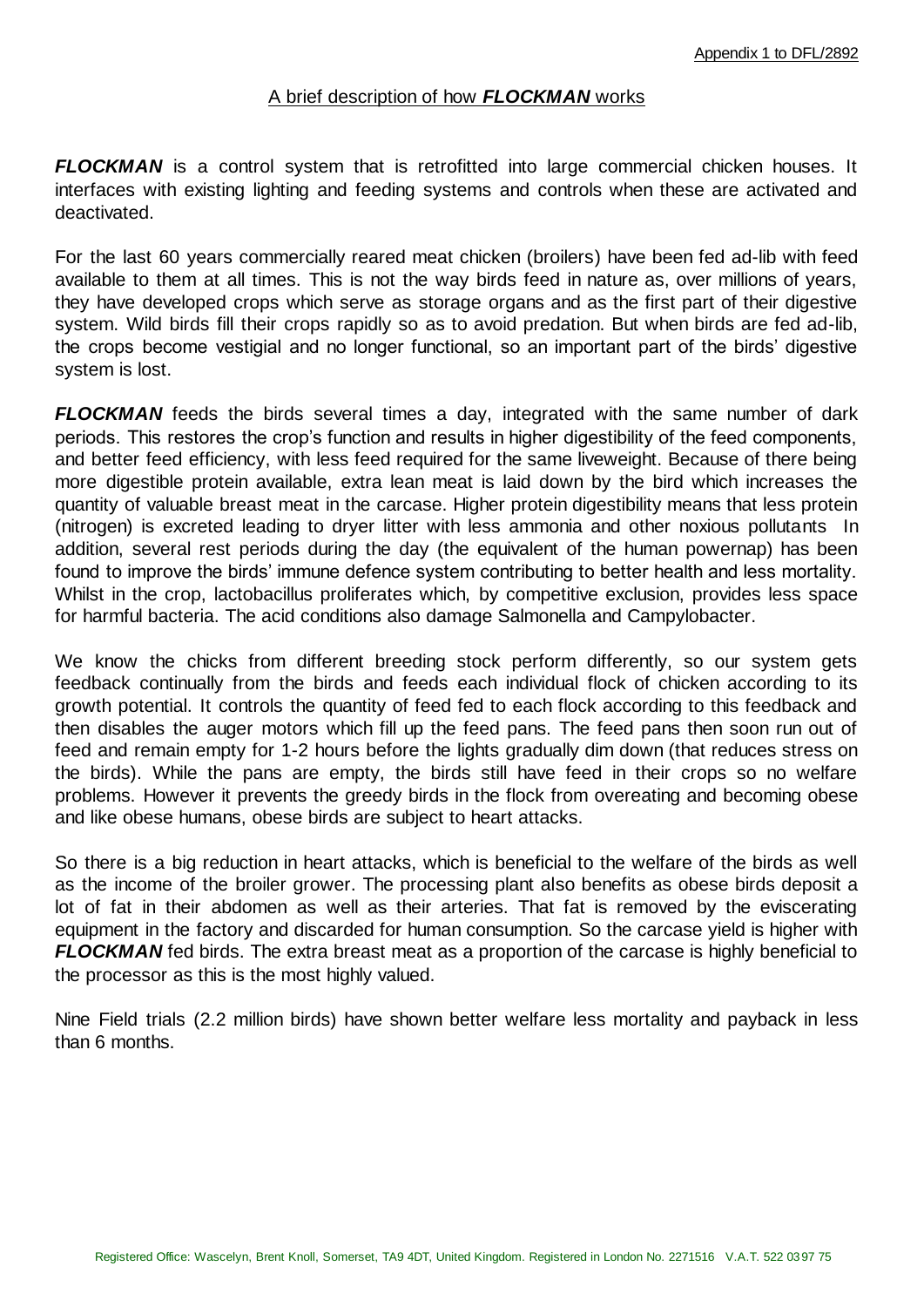#### The daily cycle of broilers fed on the *FLOCKMAN* system

I have a great interest in animal behaviour and how we can beneficially influence it. One of the dictums that I learnt at Farm Institute was "*Time spent in watching animals is never wasted*". I have literally spent many hours in chicken houses standing perfectly still and observing bird behaviour.

With our system there are four stimulating events per 24 hours. It starts with the birds in their rest period where they are in the dark and asleep. Then we activate our Dawn/Dusk Dimmer which gradually brings the lights on slowly to avoid stress and to simulate daybreak. Firstly the early risers begin to stir, stretch their legs and flap their wings. They then go to the drinkers to quench their thirst. Soon the drinker lines are full of birds. The dominant birds then go to the feed pans and eat rapidly. None of the other birds try to compete with them as they know their place in the dominance hierarchy!

Within 5-10 minutes the dominant birds have full crops and they leave the feed pans and sit down to rest. The next dominant birds then occupy the feed pans and all the other wait their turn because our system has taught them that if they do so, they will also get full crops. They only fight to get food if their experience is that food is in short supply.

So within an hour or so, every bird has had its turn, even those at the bottom end of the peck order. That contrasts with ad-lib feeding, where birds eat at random during the day: so when a recessive bird tries to eat, there is often a more dominant bird eating which chases the recessive bird away, which is continuously frustrated, underfed and underweight.

When the correct amount of food has been delivered, our system disables the feed pan augers so that no more food is delivered until the next feeding period. The remaining food in the pans soon runs out, which prevents the greedy birds from overeating, becoming obese and being subject to heart attacks and metabolic disorders such as [Ascites.](http://en.wikipedia.org/wiki/Ascites)

Birds then turn their attention to scratching in the litter for food particles that may have been spilt, for dust batheing and exercise in general. This strengthens their legs and I provided Veterinary evidence that walking gait is significantly improved.

Within an hour or two, the birds are ready for their next "powernap" and, even before the lights gradually start to dim down to zero (simulating dusk), the birds' internal time clocks anticipate the event and they start to settle down in small groups. When the lights are fully out, sleep (very important for the immune defence system) takes over and the cycle is complete.

There are 4 cycles or mini-days per 24 hours, which contrasts to 18 hours of continuous light with ad-lib feeding, during which there are no really stimulating events; bird become listless and do not exercise their legs as much as with our very different system. I think that this must be a very uninteresting and boring lifestyle.

If you or any of your colleagues ever have the opportunity (and the time!) to witness what I have described, I think that no one could fail to be impressed by the very different and interesting lifestyle that broilers have during their short life, with our unique and revolutionary new system.